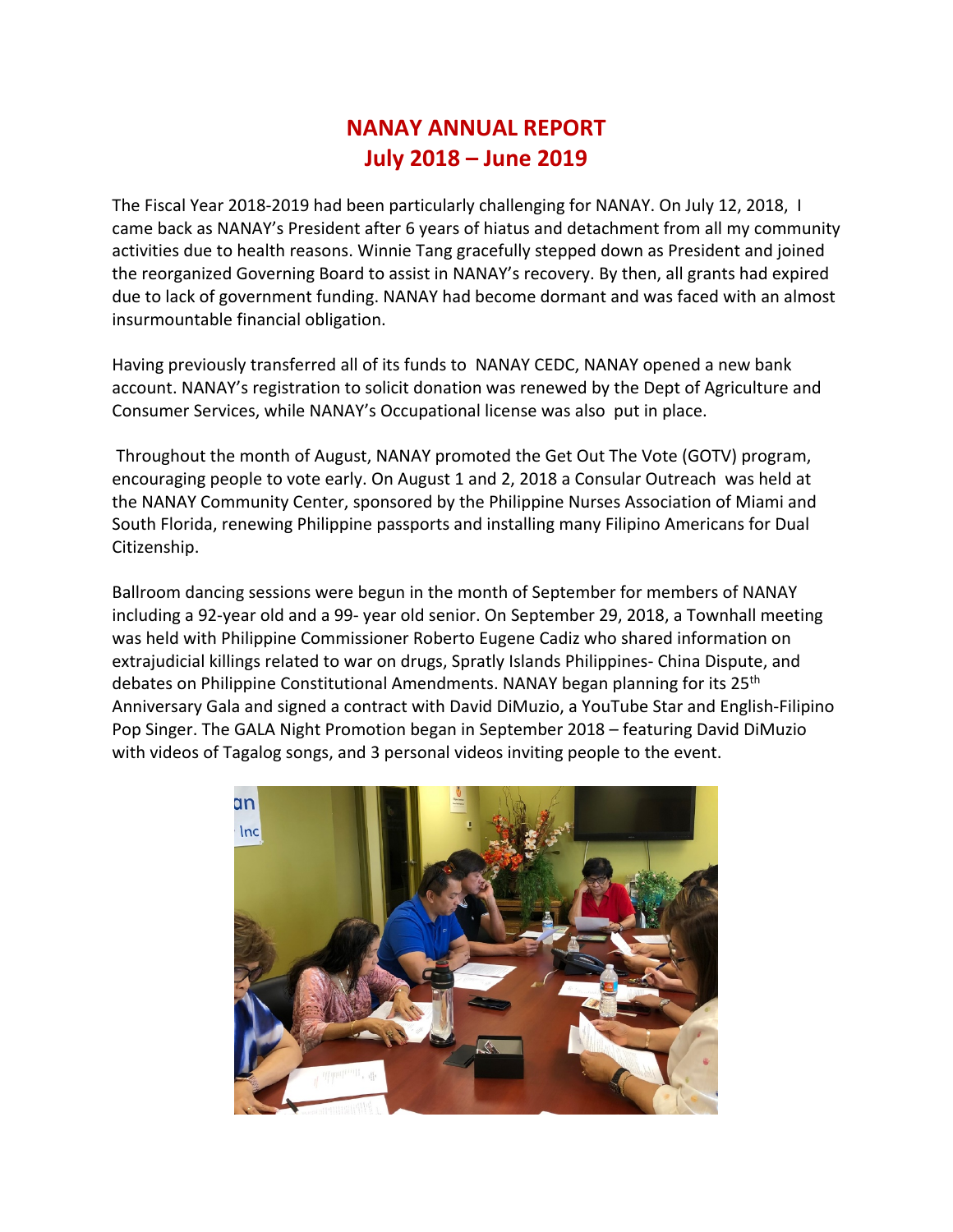The new members of the Board were formally introduced to the community on Nov 10, 2018 in conjunction with our 24th Anniversary Celebration at the NANAY Community Center, attended by more than 75 guests. The seniors participated in a Health Seminar held at the Clinic of Dr. Gilbert Leung on November 16, a Thanksgiving Celebration with South Florida Filipino-American Fellowship on November 18, and NANAY's Christmas Celebration on December 19 at the Center where 100 umbrellas with NANAY logo were distributed as gifts to the guests. January 2019 was highlighted by an Informational Session with the Black Nurses Association who gave a seminar on health care. On February 14, NANAY's elders celebrated Valentine's Party with the South Florida Filipino-American Fellowship, followed by a Post-Valentine's Dinner Dance featuring the Freeway Band, sponsored by the Philippine Basketball Association of South Florida . Health sessions and soft exercises were held on February 21, 2019 and became a weekly activity for the seniors.

In March, the elders participated in and joined the parlor games at the Sports Fest in Oleta Park, hosted by members of the South Florida Filipino-American Fellowship. In April, a Fundraising Dinner Dance was held at the Center by the Philippine Basketball Association to support one of their players who had a serious medical illness. In May, NANAY honored the mothers during a pre-Mother's Day celebration followed by a Mother's Day celebration and baby shower with members of the Fellowship. Meryenda FEST events were held at least twice, serving Filipino delicacies as part of fundraising.



NANAY continued its traditional monthly Birthday Celebration for members and elders who were born on the same corresponding month. Senior Yoga every Wednesday and Senior Zumba every Tuesday began in June 2019 while the elders continued to have their regular bingo games from Tuesday through Thursday every week.